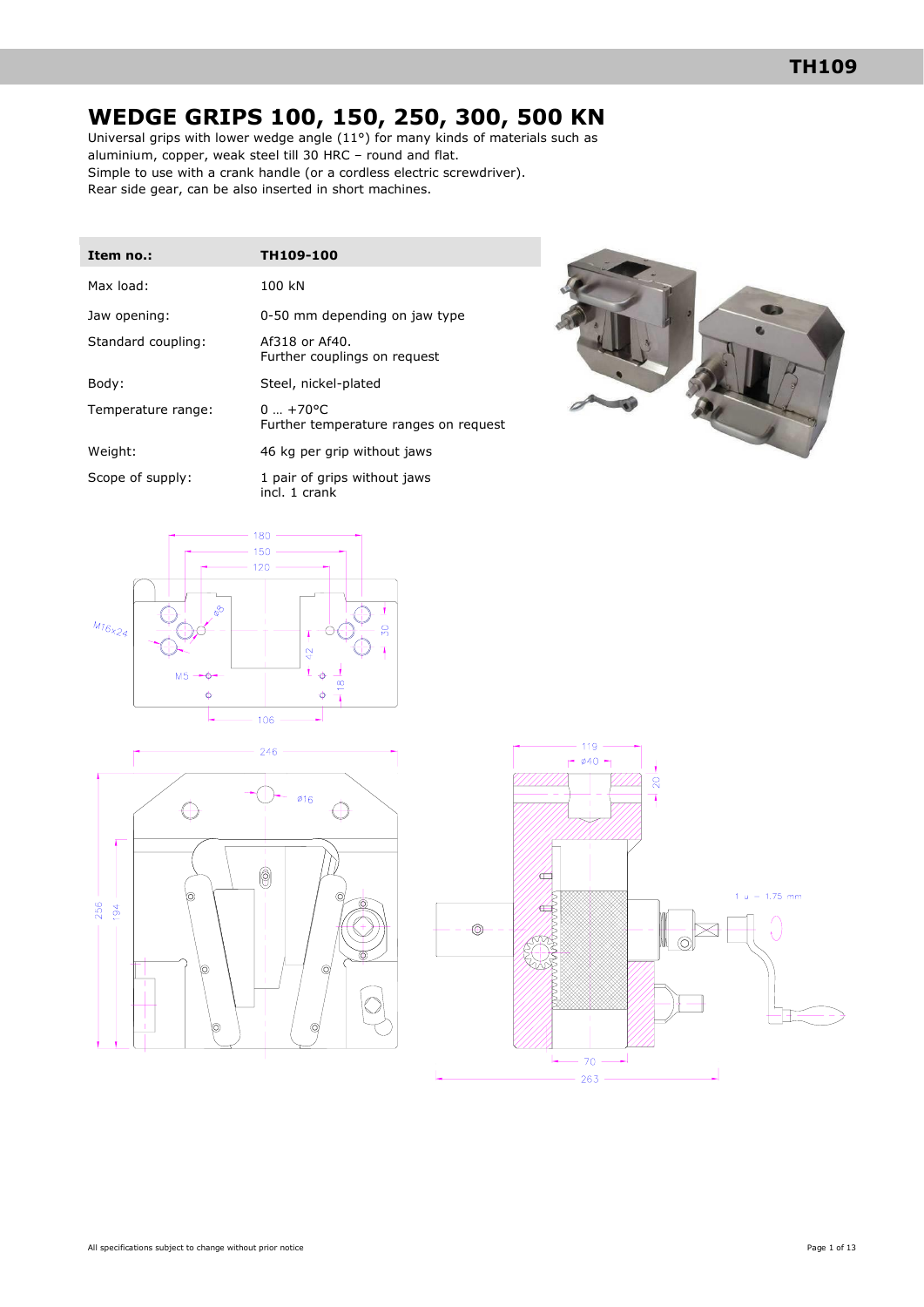| Item no.:          | TH109-250                                          |
|--------------------|----------------------------------------------------|
| Max load:          | 250 kN                                             |
| Jaw opening:       | 0-50 mm depending on jaw type                      |
| Standard coupling: | Af60. Further couplings on request                 |
| Body:              | Steel, nickel-plated                               |
| Temperature range: | $0+70$ °C<br>Further temperature ranges on request |
| Weight:            | 70 kg per grip without jaws                        |
| Scope of supply:   | 1 pair of grips without jaws<br>incl. 1 crank      |











TH109-250 with open flap, closed jaws flap opened, open jaws

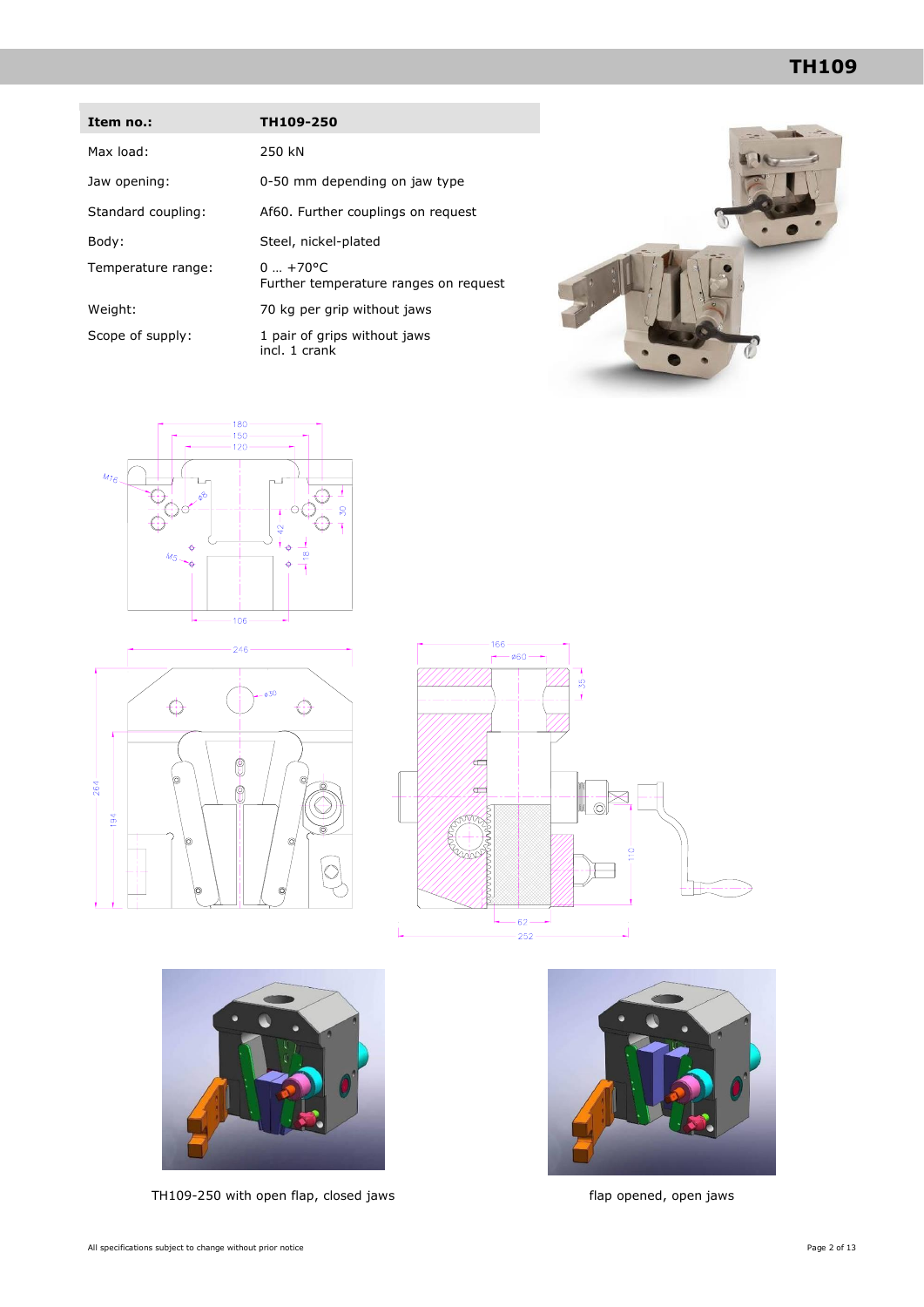| Item no.:          | TH109-300                                                         |
|--------------------|-------------------------------------------------------------------|
| Max load:          | 300 kN                                                            |
| Jaw opening:       | 0-50 mm depending on jaw type                                     |
| Standard coupling: | Af60. Further couplings on request                                |
| Body:              | Steel, nickel-plated                                              |
| Temperature range: | $0  + 70$ <sup>o</sup> C<br>Further temperature ranges on request |
| Weight:            | 75 kg per grip without jaws                                       |
| Scope of supply:   | 1 pair of grips without jaws<br>incl. 1 crank                     |









 $-35 -$ 

 $-060$   $-$ 

 $-264 -$ 

 $-194 -$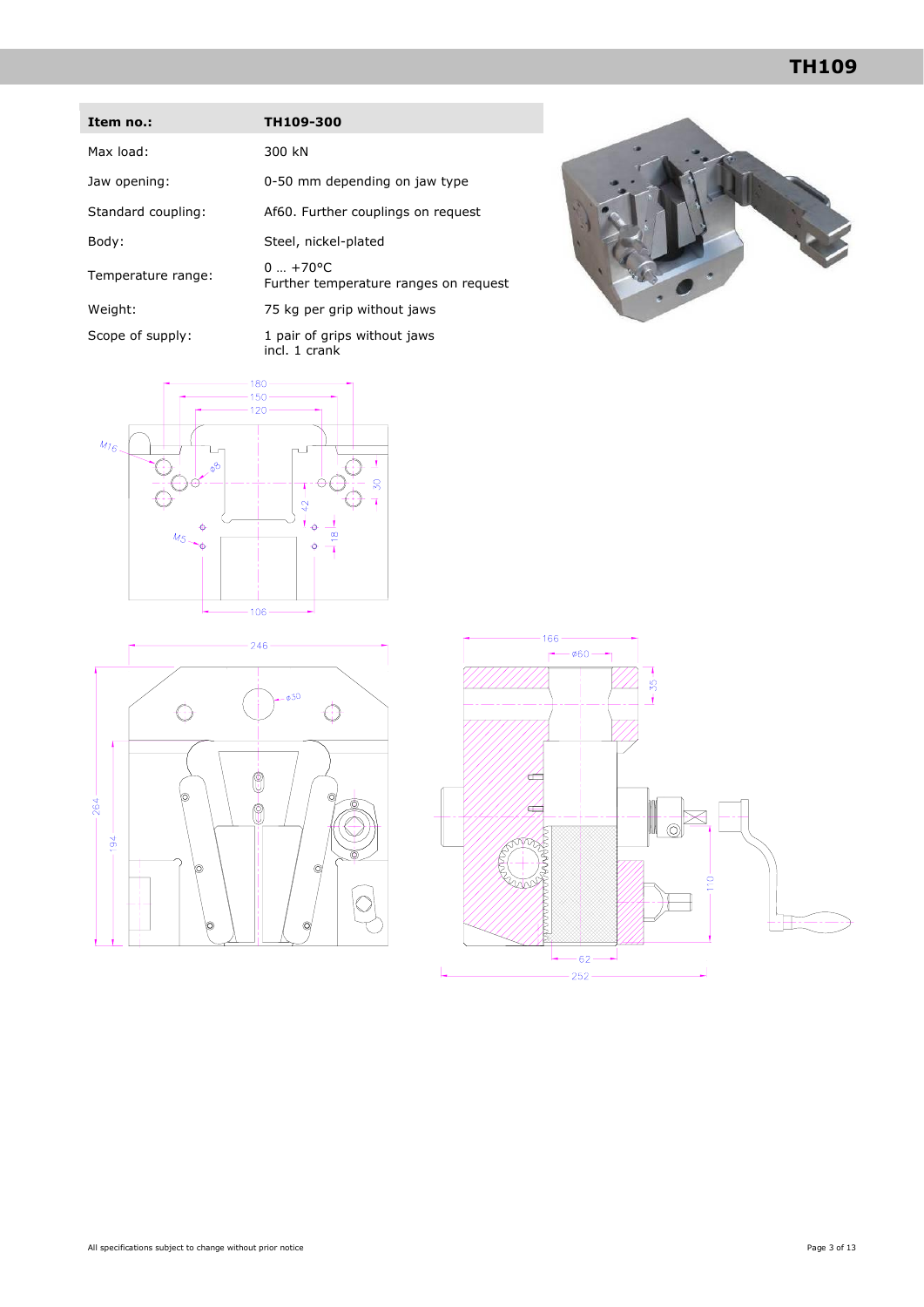# **TH109**

| Item no.:          | TH109-500                                             |
|--------------------|-------------------------------------------------------|
| Max load:          | 500 kN                                                |
| Jaw opening:       | 0-50 mm depending on jaw type                         |
| Standard coupling: | Af80. Further couplings on request                    |
| Body:              | Steel, nickel-plated                                  |
| Temperature range: | $0 + 70$ °C.<br>Further temperature ranges on request |
| Weight:            | 100 kg per grip without jaws                          |
| Scope of supply:   | 1 pair of grips without jaws<br>incl. 1 crank         |







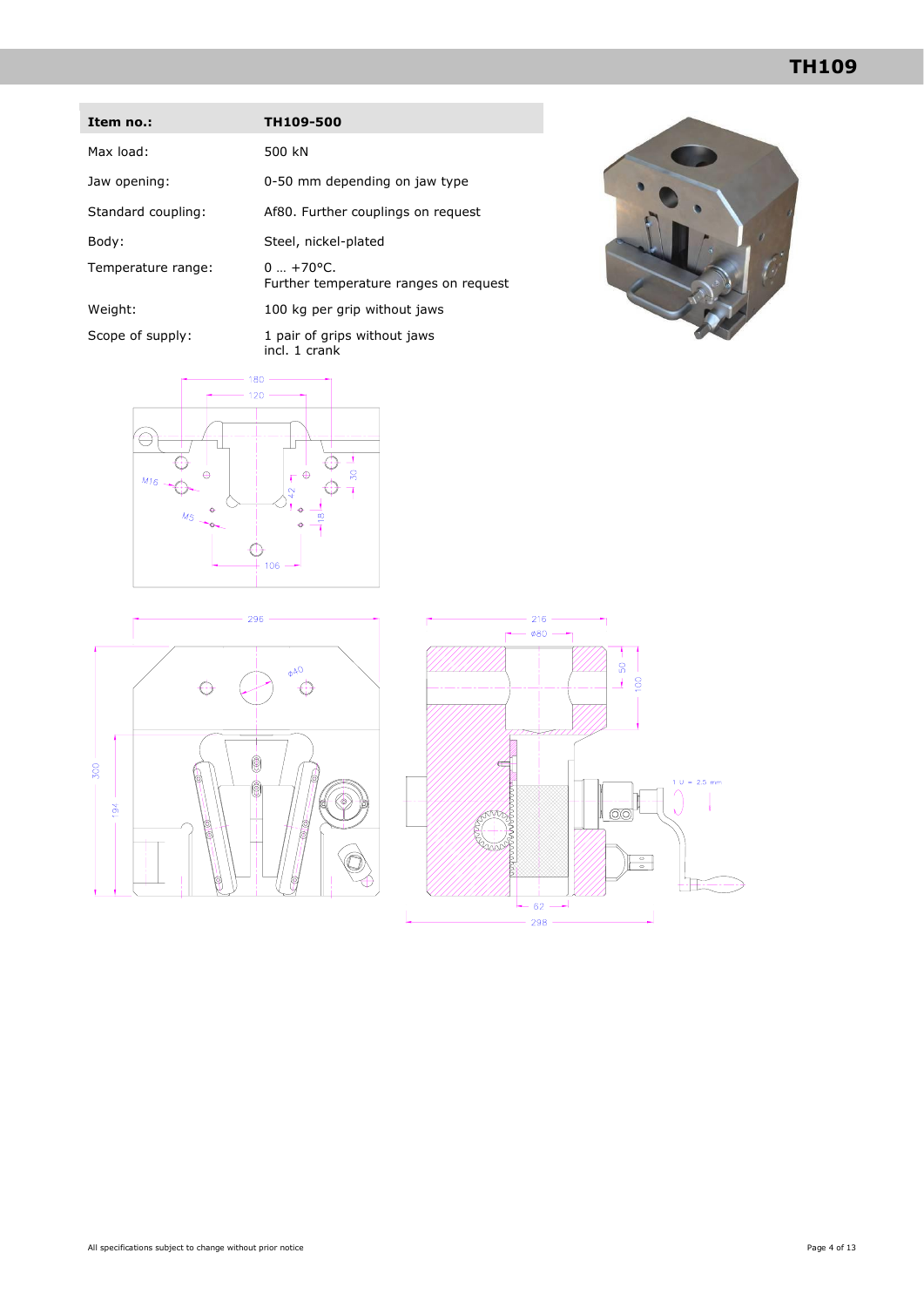### **Jaws for TH109 grips:**

Scope of delivery:  $1$  set = 4 jaws

| Item no.    | Surface         | Clamping surface<br>$H \times W$ | Jaw opening            | Weight per pair |
|-------------|-----------------|----------------------------------|------------------------|-----------------|
| TH109-BP30  | Pyramid jaws    | 110x60 mm                        | $0 - 30$ mm            | 4.28 kg         |
| TH109-BP50  | Pyramid jaws    | 110x60 mm                        | $26 - 50$ mm           | 3.32 kg         |
| TH109-BV30  | V-jaws          | Height 110 mm                    | $\emptyset$ 6-30 mm    | 4.28 kg         |
| TH109-BV50  | V-iaws          | Height 110 mm                    | $\varnothing$ 30-50 mm | 3.28 kg         |
| TH109-BVP30 | Serrated V-jaws | Height 110 mm                    | $\emptyset$ 6-30 mm    | $4.30$ mm       |
| TH109-BVP50 | Serrated V-jaws | Height 110 mm                    | $\varnothing$ 30-50 mm | $3.30$ mm       |

#### **Insert jaws for TH109**

Scope of delivery 1 set = 4 jaws. For a quick change of jaws, insert jaws require carriers (TH109-GT). Max.load for insert jaws is 250 kN!

| Item no.                                  | Surface                    | Clamping surface<br>$H \times W$    | Jaw opening                                                   | Weight per pair                   |
|-------------------------------------------|----------------------------|-------------------------------------|---------------------------------------------------------------|-----------------------------------|
| <b>TH109-GT</b>                           | Carrier                    |                                     |                                                               | 2.93 kg                           |
| TH109-EBP30                               | Pyramid (serrated)         | 100x50 mm                           | $0 - 30$ mm                                                   | 1.12 kg                           |
| TH109-EBP34                               | Pyramid (serrated)         | 100x50 mm                           | $4 - 34$ mm                                                   | $0.87$ kg                         |
| TH109-EBP40                               | Pyramid (serrated)         | 100x50 mm                           | $10-40$ mm                                                    | $0.74$ kg                         |
| TH109-EBP50                               | Pyramid (serrated)         | 100x50 mm                           | $20 - 50$ mm                                                  | $0.21$ kg                         |
| TH109-EBV32<br>TH109-EBV40<br>TH109-EBV44 | V-jaws<br>V-jaws<br>V-jaws | 100x50 mm<br>100x50 mm<br>100x50 mm | $\varnothing$ 5-32 mm<br>$\emptyset$ 12-40 mm<br>$Ø$ 16-44 mm | 1.13 kg<br>$0.35$ kg<br>$0.27$ kg |
|                                           |                            |                                     |                                                               |                                   |

Jaws with other dimensions and surface coatings on request

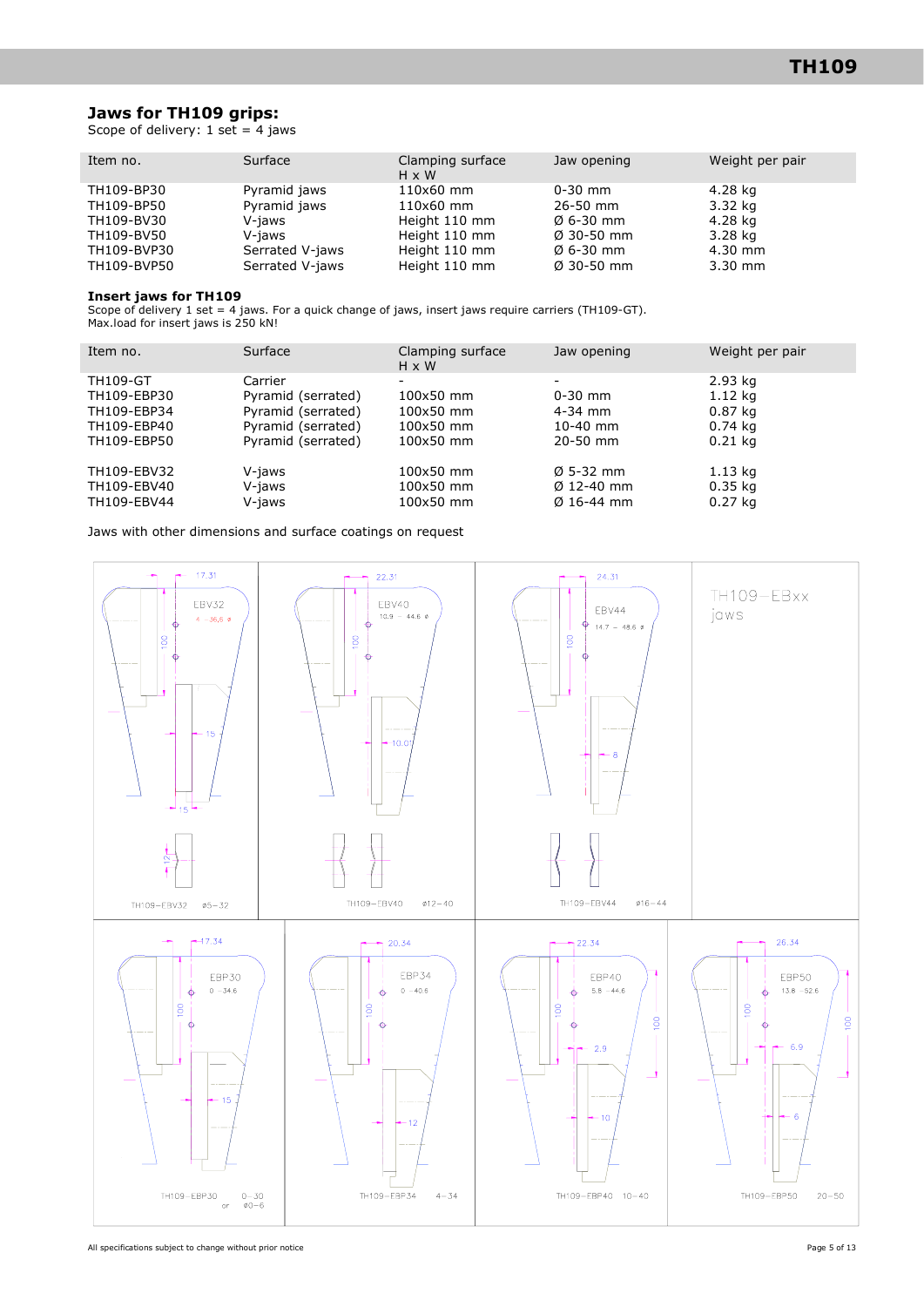

TH109-BP for flat samples







TH109-BV for round samples TH109-BVP serrated V-jaws for better grip for medium-hard specimens



TH109-GT carrier, TH109-EBP and TH109-EBV

### **Examples for customized jaws:**





TH109-EBP15-TiNi Titanium nitride coating TH109-BW35-A28 Jaws for toothed belt



TH109-EBV Insert jaws for round samples TH109-EBVD24 Diamond-coated V-insert jaws

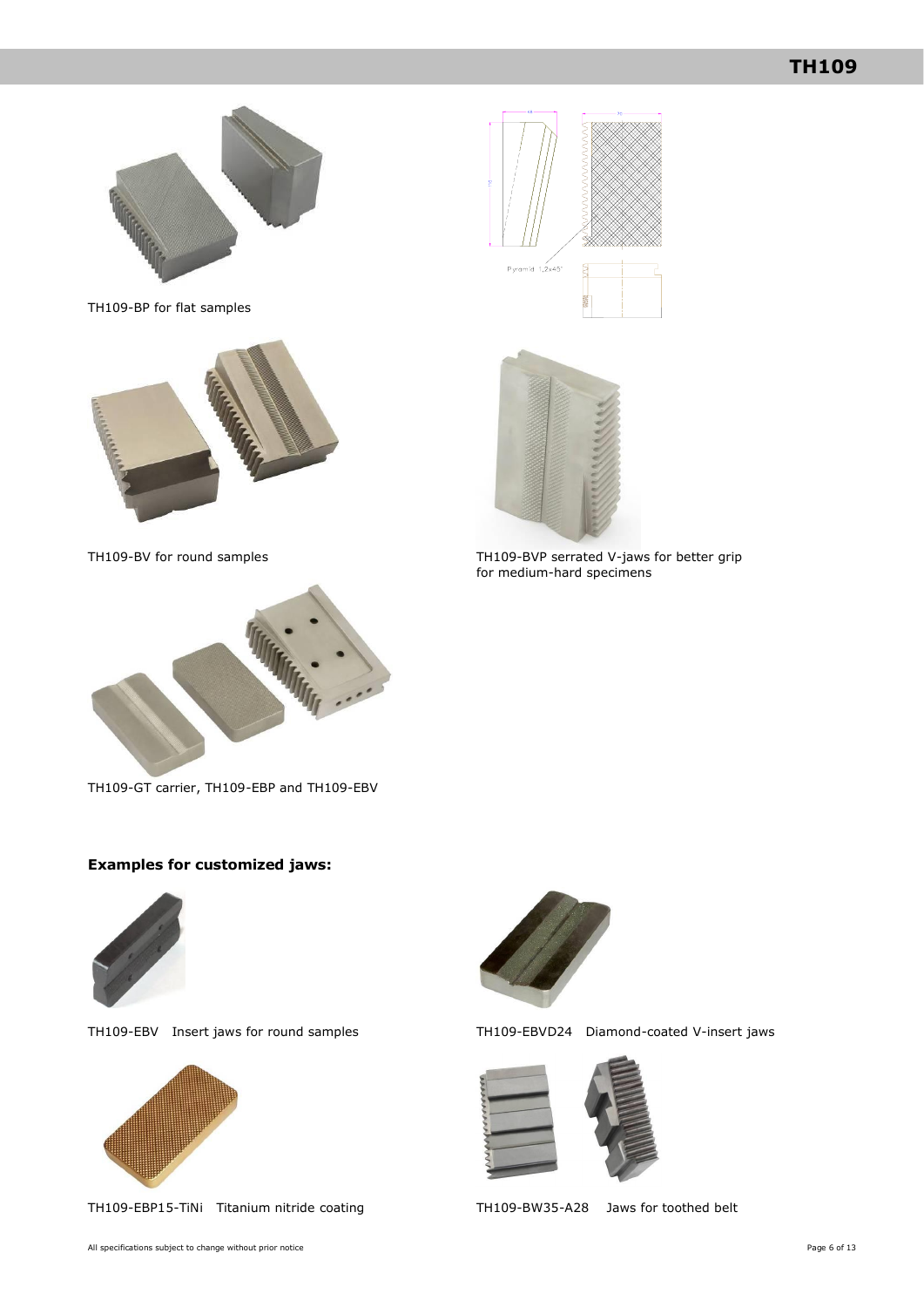## **Accessories:**



#### **TH109-…+Ko**

Pneumatic grip with double-acting cylinder Optionally available

Max. clamping force at 100% tensile force:

TH109-100+Ko: 170 kN TH109-250+Ko: 425 kN TH109-300+Ko: 510 kN

Pre-clamping force at 7 bar: Fc= 13 kN at 15 bar: Fc= 27 kN

Compressor: [TH216](http://www.grip.de/pdf/TH216_Datasheet.pdf)



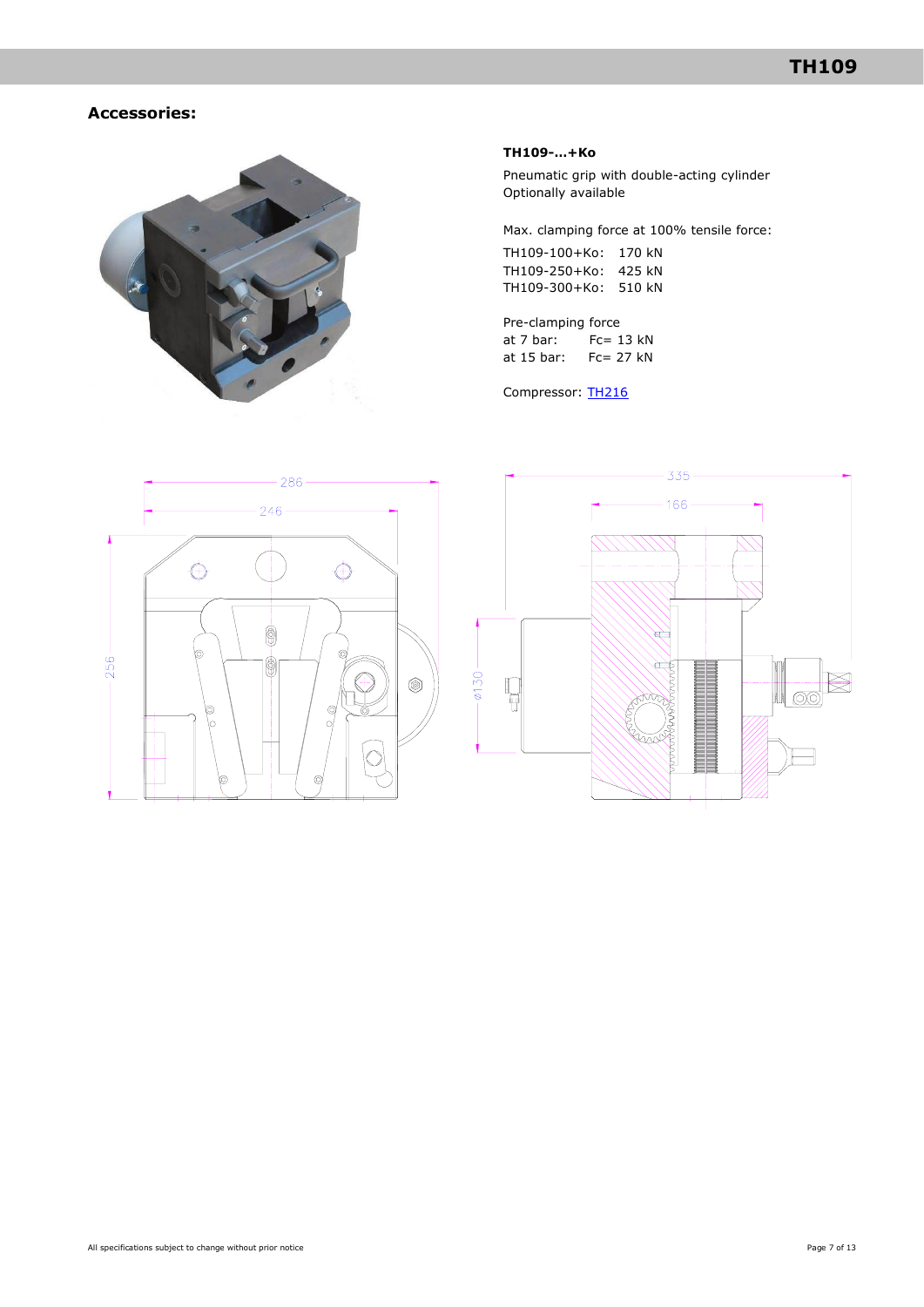### **TH109-KBA-M42x2 + THS464-7035-M42x2**

Wedge adapter to connect other grips without disassembling TH109 grip.

Available in different coupling sizes.











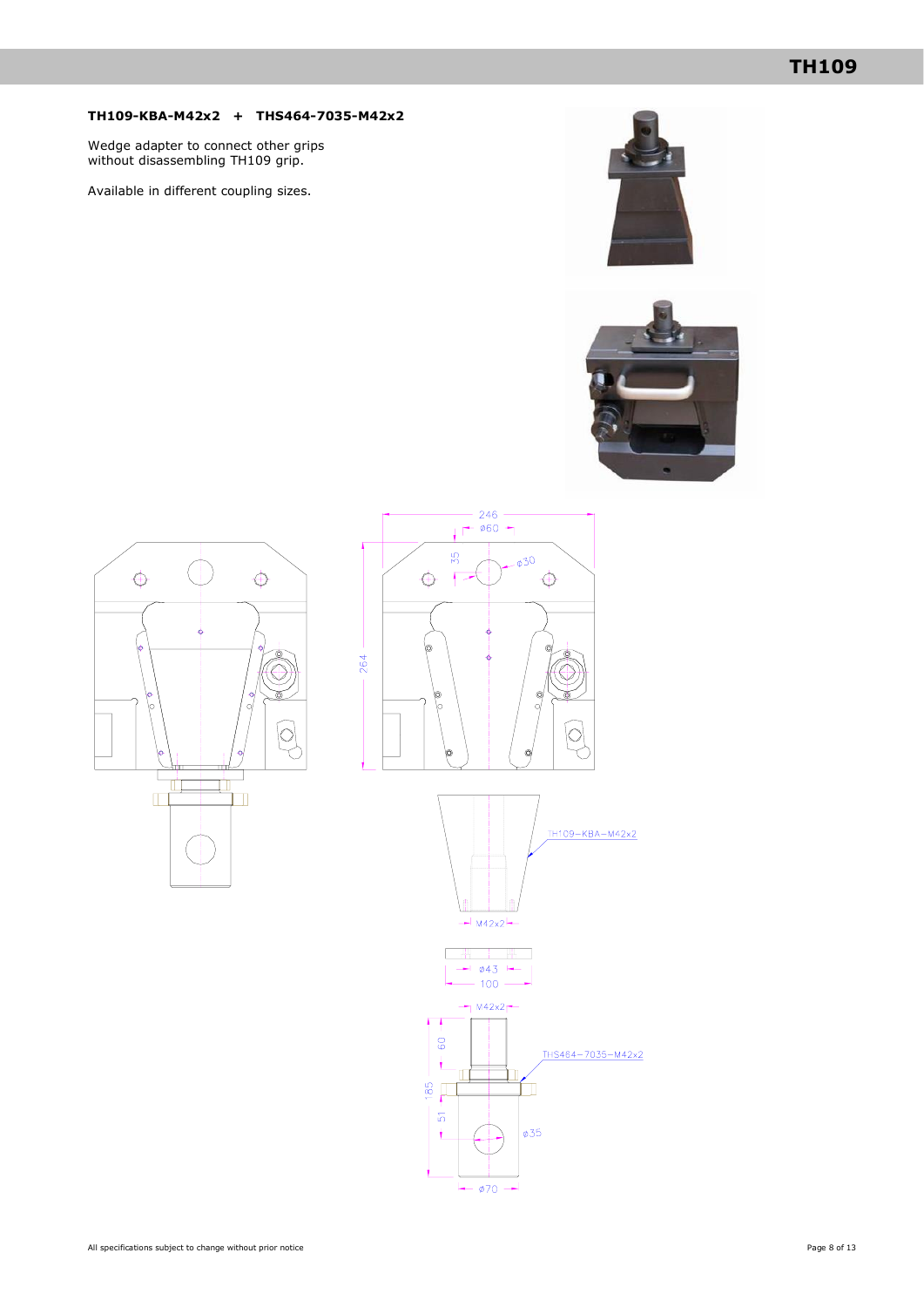## **TH109-Ans1**

Stopper for TH109, adjustable





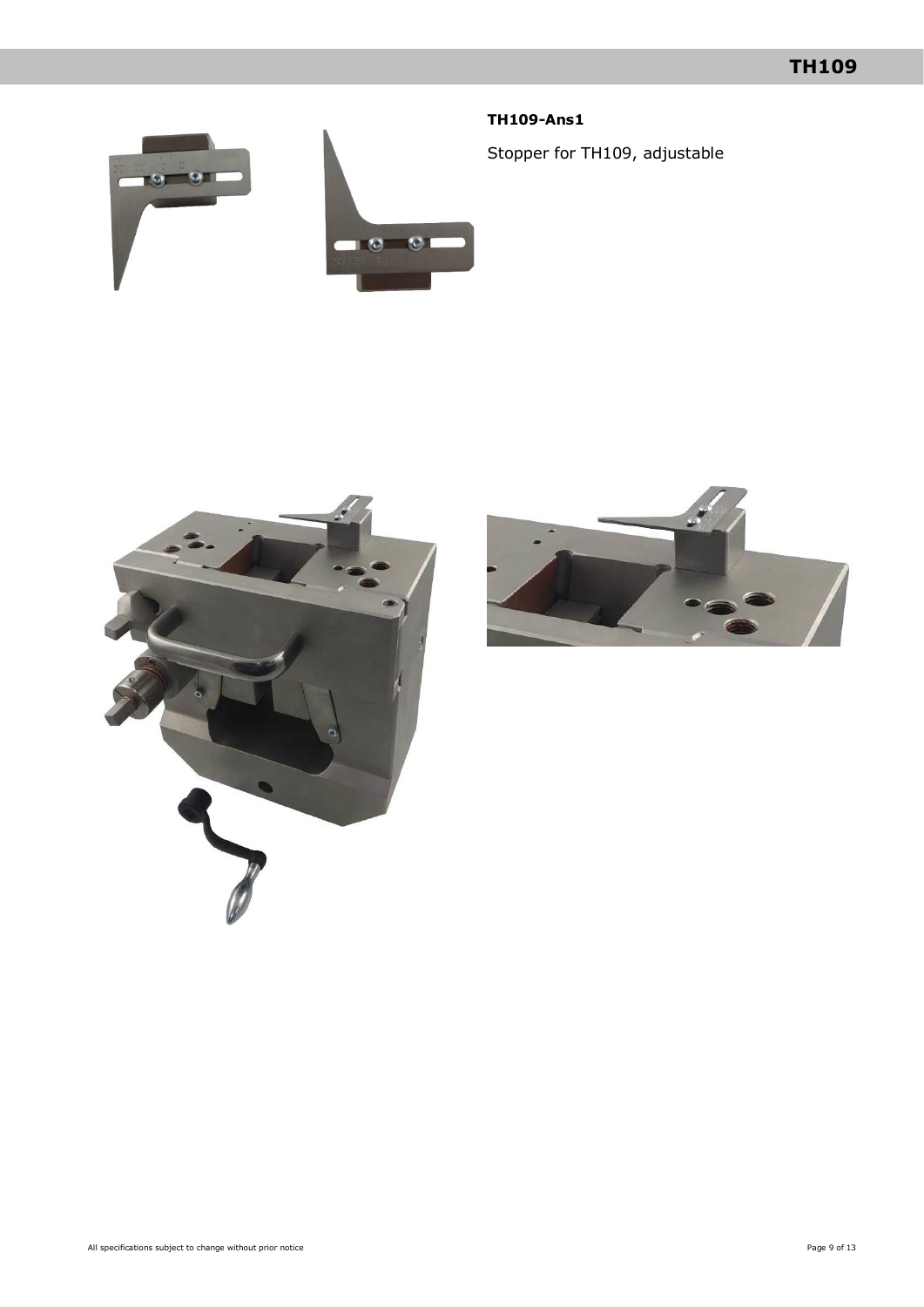## **TH109**

TH109-250 + compression platen TH23-P156



TH109 + bending fixture TH22St-360

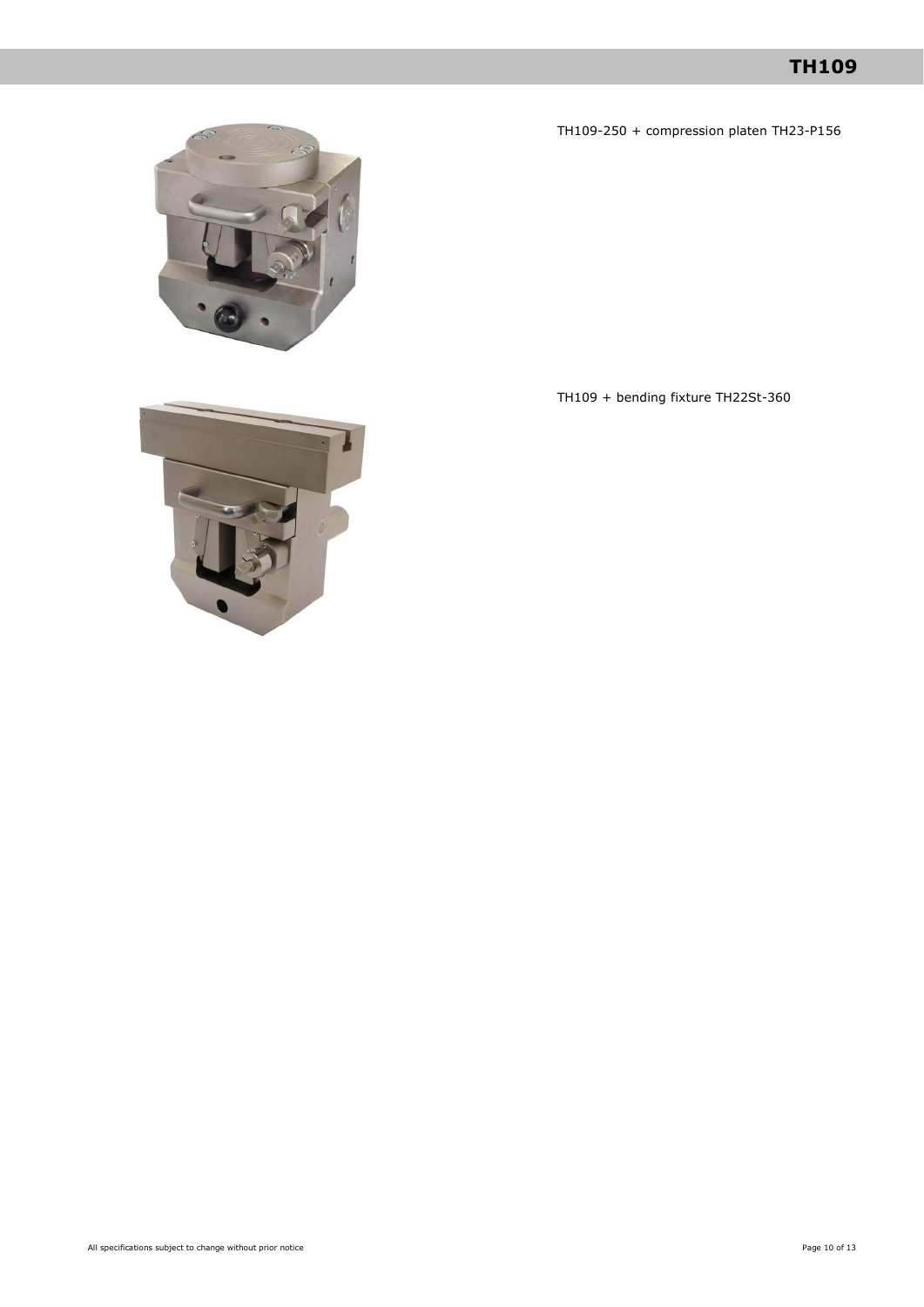## **Test videos:**



<https://youtu.be/HLgOiL9DDWw>Copper tube 14.5 mm Ø <https://youtu.be/dacmJ8ddgXk>Steel tube 40 mm Ø <https://youtu.be/qPhYPj8RXwU>Brass tube 23 mm Ø https://youtu.be/IVE2LhJ6FS8 Rubber with fiber <https://youtu.be/4dc4QVeKYx4>Copper tube 19x1 https://youtu.be/InOTd1 -sVA How to remove a specimen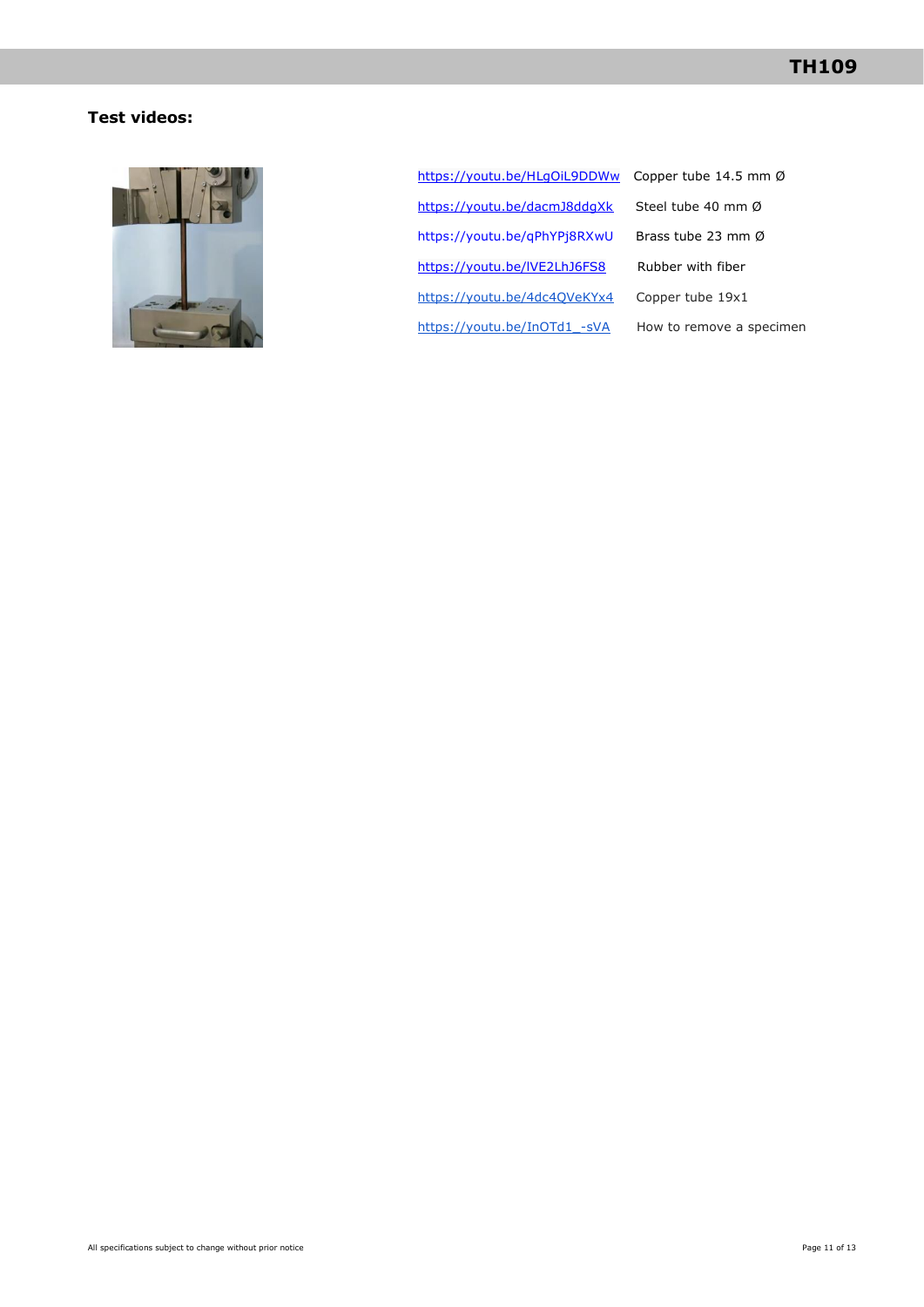## **Closing and opening the jaws with a crank:**



**Securing the lateral door with a locking screw:**